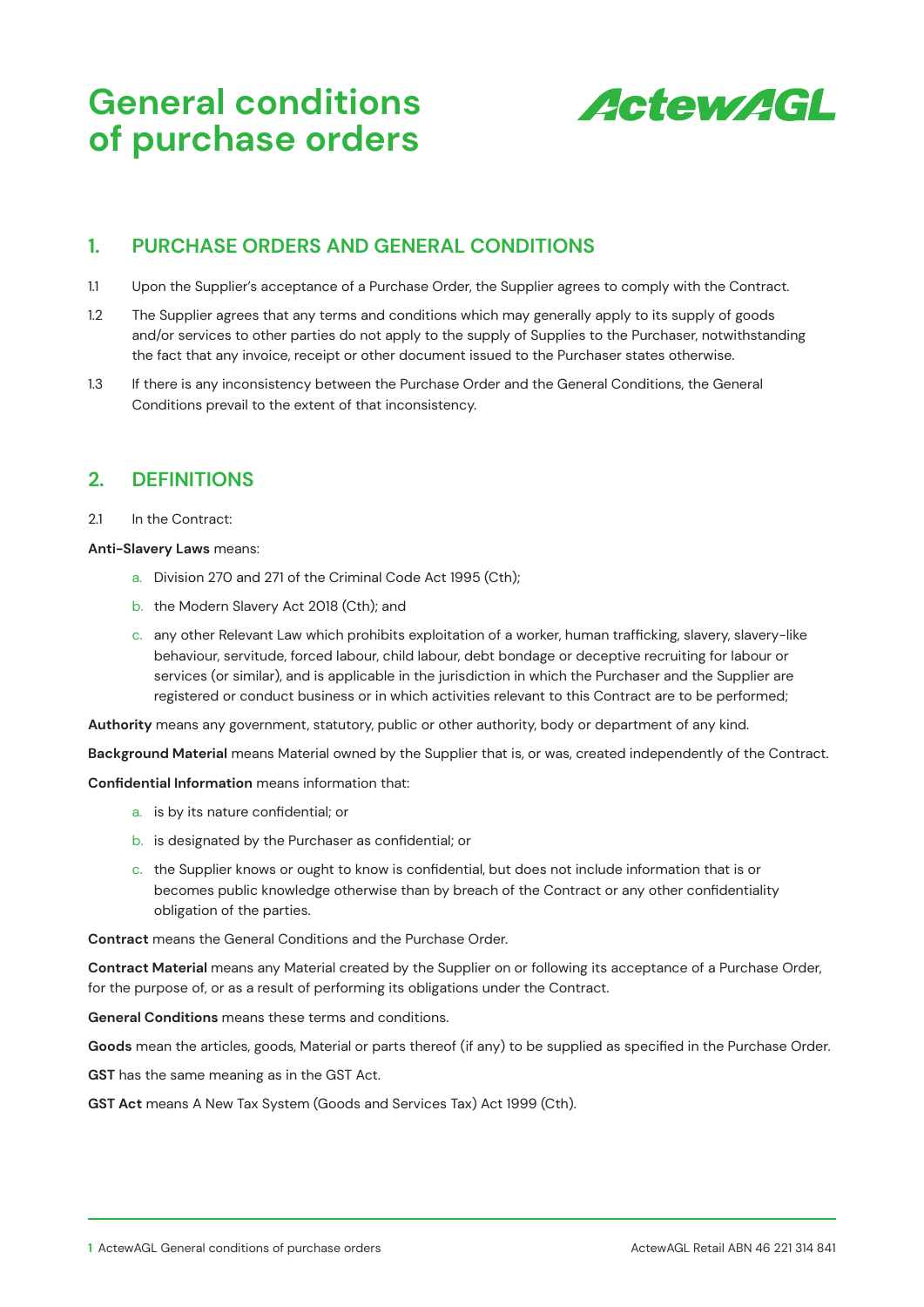

**Government Authority** means any international, federal, state or local government, semi-government, quasigovernment or other department, body or authority (statutory or otherwise) which has relevant jurisdiction Intellectual Property Rights means all intellectual property rights, including: copyright, rights in relation to inventions, patents, trademarks (including goodwill in those marks), designs, domain names, trade secrets, know how, rights in relation to circuit layouts and any right to have confidential information kept confidential;

- a. any application or right to apply for registration of any of the rights referred to in paragraph (a); and
- b. all rights of a similar nature to any of the rights in paragraphs (a) and (b) which may subsist in Australia or elsewhere, whether or not such rights are registered or capable of being registered; Material includes property, information, documentation, or other material in whatever form, including any reports, specifications, business rules or requirements, user manuals, user guides, operations manuals, training materials and instructions and the subject matter of any category of Intellectual Property Rights.

**Personal Property Securities Register** means the register established under the Personal Property Securities Act 2009 (Cth).

**Purchase Order** means the written purchase order issued by the Purchaser to the Supplier.

**Purchaser** means the purchaser named in the Purchase Order requesting a supply of Supplies, which is either ActewAGL Distribution (ABN 76 670 568 688), or ActewAGL Retail (ABN 46221 314 841).

**Purchaser Material** means any Material provided by the Purchaser.

**Relevant Law** includes orders and awards of any Government Authority, legislation, ordinances, rules, guidelines, regulations, by-laws and proclamations that may be applicable in connection with the performance of any work under the Contract.

**Security Interest** means a security interest as defined in the Personal Property Securities Act 2009 (Cth).

**Services** mean the services (if any) to be performed as specified in the Purchase Order.

**Supplier** means the person named on the Purchase Order who is to supply the Supplies to the Purchaser, and where the Supplier includes more than one person, those persons jointly and severally.

**Supplies** mean the Goods and/or Services.

**Third Party Material** means Material owned by a third party that is included, embodied in or attached to the Contract Material or Goods or used as part of the performance of the Services.

2.2 In the Contract, unless the context otherwise requires: a reference to A\$, \$A or \$ is to Australian currency; a reference to time is to Canberra, Australia time; and the meaning of general words is not limited by specific examples introduced by including, for example or similar expressions.

# **3. ENGAGING THE SUPPLIER**

- 3.1 The Purchaser may request the Supplier to provide it with a quotation in respect of goods and/or services the Supplier is in the business of supplying.
- 3.2 Neither the Purchaser's request for a quotation nor a quotation provided by the Supplier forms a Contract or any other agreement between the Purchaser and the Supplier.
- 3.3 If it accepts a quotation, the Purchaser will issue a Purchase Order to the Supplier.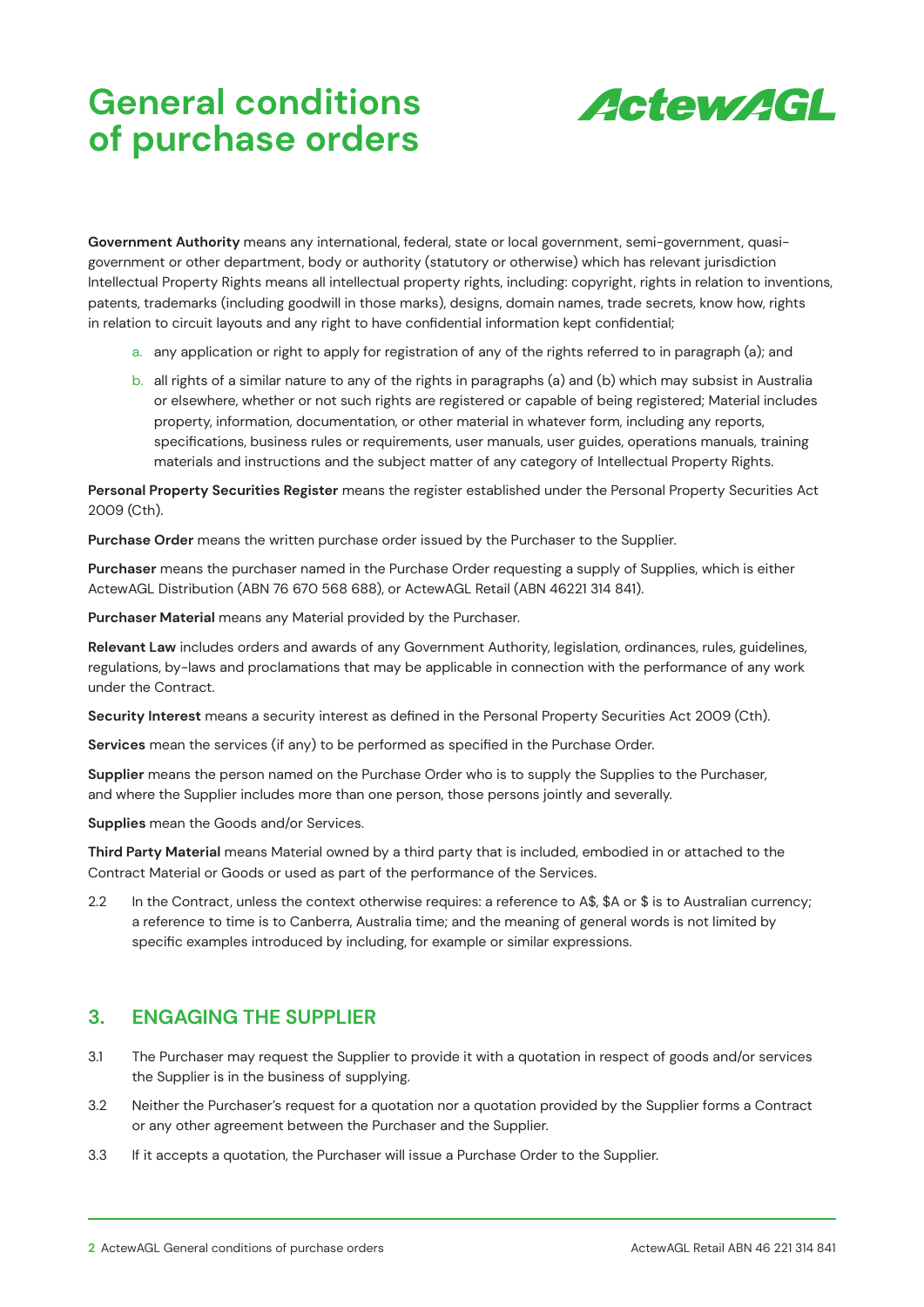

## **4. GENERAL OBLIGATIONS OF THE SUPPLIER**

- 4.1 The Supplier must supply everything necessary for the proper provision of the Supplies and will provide the Supplies:
	- a. to the reasonable satisfaction of the Purchaser;
	- b. in accordance with the Contract, including achieving the timeframes, milestones and deliverables specified in the Purchase Order;
	- c. with due skill, care and diligence to a high professional standard; and
	- d. in accordance with all applicable laws (including but not limited to laws in relation to work health and safety and the environment) and relevant Australian standards and best practice guidelines.
- 4.2 The Supplier must comply with any requirements relating to the provision of Services as stated in the Purchase Order and all Goods must conform to any specifications relating to the Goods as stated in the Purchase Order.
- 4.3 The Supplier:
	- a. must ensure when performing its obligations under the Contract that it complies with all applicable Anti-Slavery Laws and relevant Purchaser policies, procedures or statements relating to anti-slavery;
	- b. must provide, at its cost, all reasonable assistance (including the provision of information and access to documents, personnel and contractors) that the Purchaser may require to enable the Purchaser to comply with its obligations under the Anti-Slavery Laws; and
	- c. must immediately notify and provide full particulars to the Purchaser upon becoming aware the Supplier has or may have breached clause 4.3 or that it or any of its personnel or subcontractors have been found guilty by a court of, or have admitted guilt or accepted liability in relation to, a contravention of any Anti-Slavery Laws;
	- d. acknowledges that if it gives a notice to the Purchaser under clause 4.3(c) or the Purchaser becomes aware or has a reasonable suspicion of any breach this clause 4.3 or any conduct which may give rise to a breach of this clause 4.3(Antislavery breach), the Purchaser may in its absolute discretion do one or more of the following:
		- v. request the Supplier provide all information the Purchaser reasonably requires in relation to the alleged Anti-slavery breach;
		- vi. request the Supplier assist the Purchaser with any investigation the Purchaser wishes to conduct into the alleged Anti-slavery breach;
		- vii. direct the Supplier to prepare, document and implement a corrective action plan to address any failure by the Supplier to comply with clause 4.3, or to mitigate the risk, damage or potential damage arising from the Anti-slavery breach, including the termination of any relationship between the Supplier and any person involved in the contravention of the Anti-Slavery Laws;
		- viii.propose revised terms under which the Purchaser is prepared to continue the performance of the Contract and, if those terms are not agreed by the parties within the time specified in the Purchaser's proposal, terminate the Contract by giving ten days' notice in writing to the Supplier; or
		- ix. terminate the Contract pursuant to clause 17.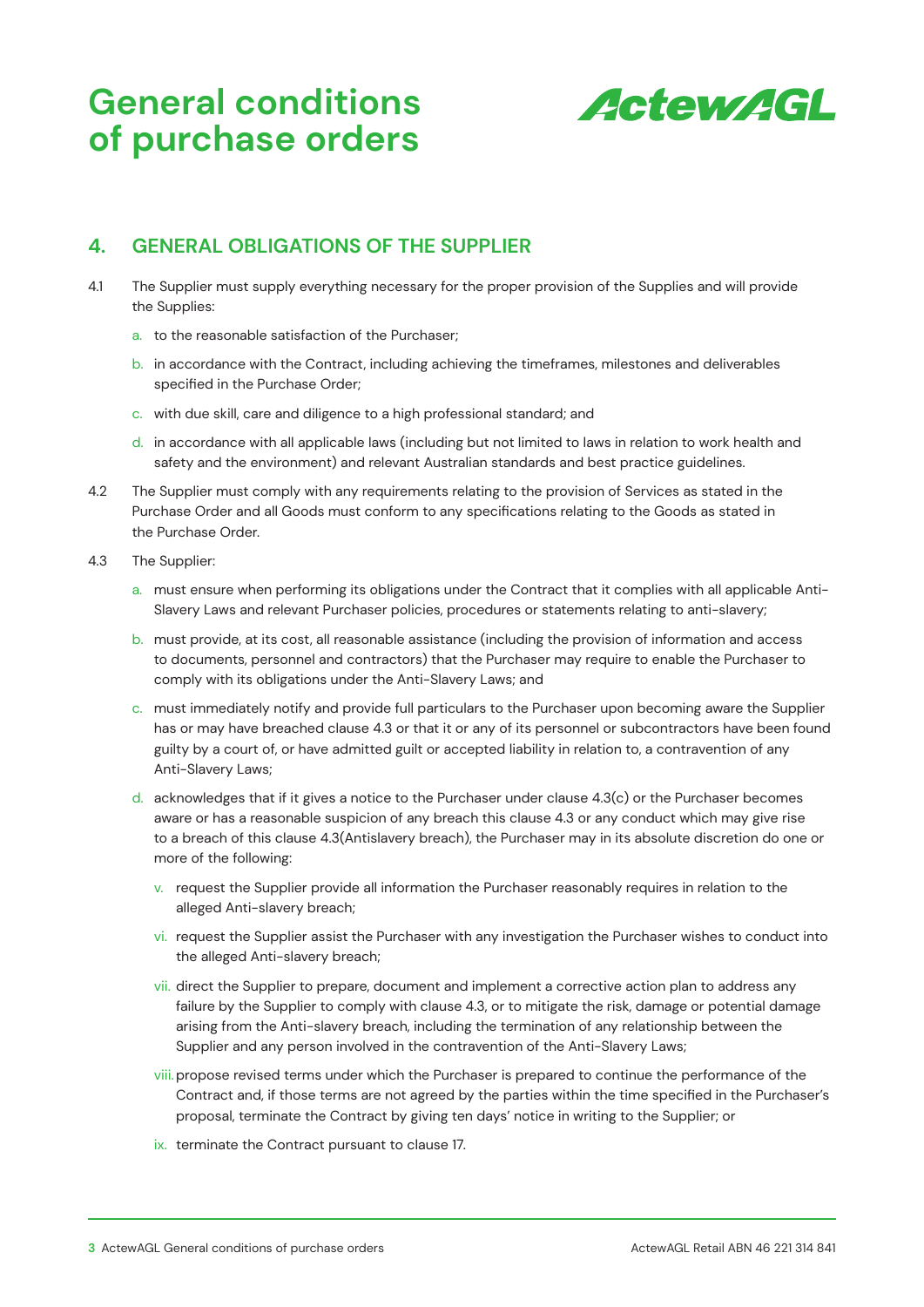

#### **5. PERFORMANCE AND DELIVERY**

- 5.1 The delivery of all Goods and the performance of all Services must be made at the time, place, and in the manner, stated in the Purchase Order.
- 5.2 The Purchaser may reasonably specify in writing to the Supplier another time, place or manner for delivery of Goods or performance of Services, in which case that other time, place or manner applies in place of that stated in the Purchase Order.
- 5.3 The Supplier must ensure that Goods must be packed, marked and labeled to ensure their safe delivery and safe handling by the Purchaser after delivery and, if specific packing, marking or labeling is required under the Purchase Order, comply with those requirements.
- 5.4 Time is of the essence.

# **6. SUPPLY OF GOODS**

- 6.1 Where the Purchase Order relates to the supply of Goods, the Supplier must ensure that the Goods are free of any Security Interest and that no Security Interest is registered on the Personal Property Securities Register.
- 6.2 The Supplier must deliver the Goods to the place specified by the Purchaser and provide a delivery receipt and valid tax invoice.
- 6.3 The Purchaser, acting reasonably, may reject any Goods that have not been supplied in accordance with the Purchase Order.
- 6.4 Where the Purchaser rejects any Goods, the Purchaser may direct the Supplier to promptly rectify any defects or re-supply any Goods at no additional cost to the Purchaser and the Supplier must promptly comply with such directions from the Purchaser.
- 6.5 Without limiting any other warranty given by the Supplier, the Supplier represents and warrants that:
	- a. the Goods are of merchantable quality;
	- b. the Goods are free from defects;
	- c. the Goods are fit for the specified purpose, or if no purpose is specified, the Goods are fit for the purpose for which goods similar to the Goods are normally acquired;
	- d. the Supplier has all necessary approvals of any Authority or professional body to supply the Goods;
	- e. the Goods meet all relevant Australian standards; and
	- f. use of the Goods will not cause the Purchaser to be in breach of any law.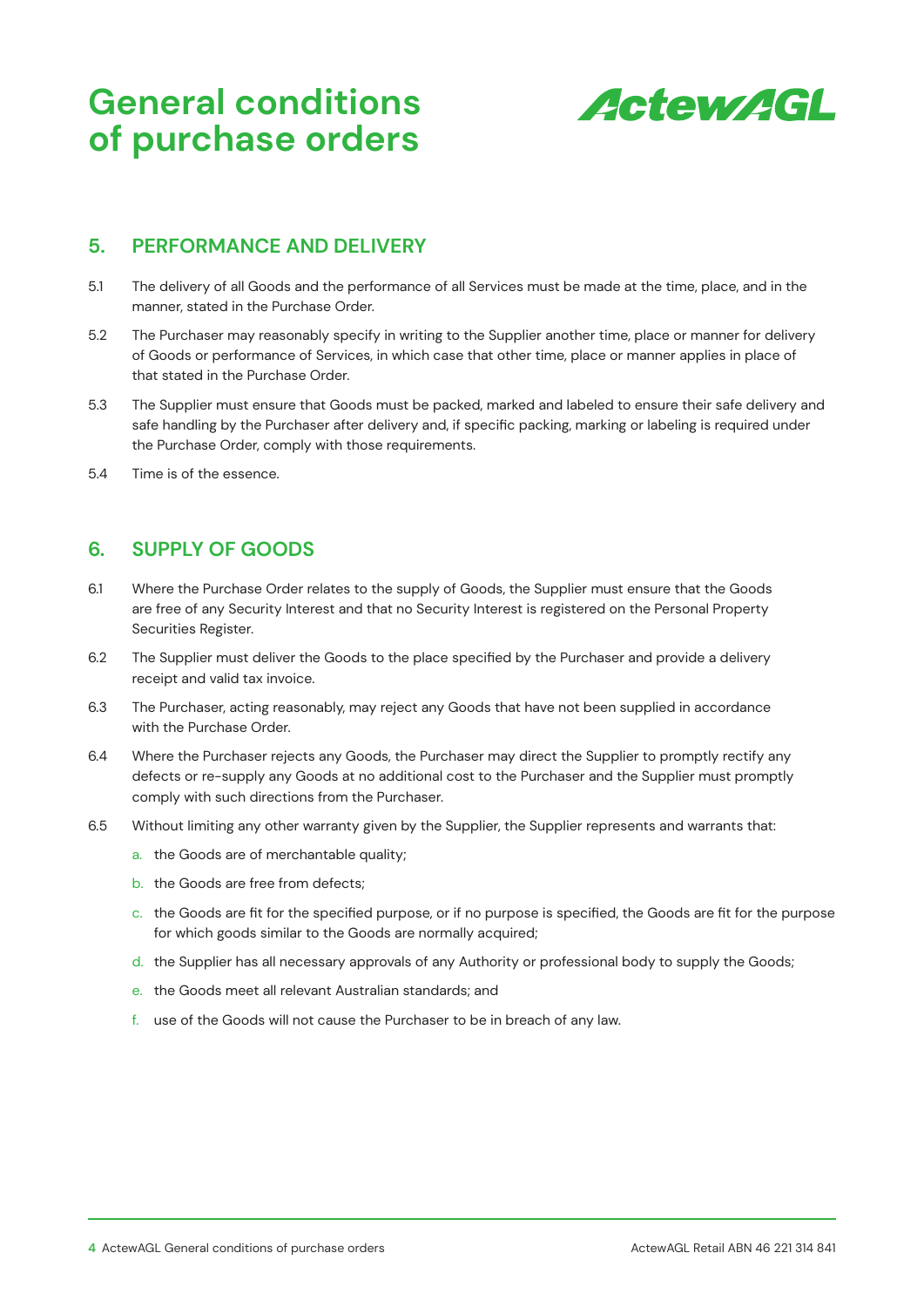

### **7. INSPECTION AND ACCEPTANCE OF GOODS**

- 7.1 The Purchaser may inspect the Goods at any time prior to acceptance and reject any Goods found not to be in accordance with the Contract. A consignment note, delivery note or similar document signed by the Purchaser does not constitute acceptance of the Goods nor does it confirm the content of a delivery has been validated against a Purchase Order or that the Goods have been receipted into the Purchaser's Goods system.
- 7.2 After acceptance the Purchaser may reject any Goods for any nonconformity with the Contract which could not have been discovered by reasonable inspection before acceptance.
- 7.3 The Purchaser will not be liable to pay for any rejected Goods or for any damage or costs arising from inspection or rejection of Goods.
- 7.4 If the Purchaser rejects any Goods, the Supplier must, without prejudice to the Purchaser's rights otherwise arising under the Contract or at law, comply with a requirement of the Purchaser to:
	- a. replace, without cost to the Purchaser, the rejected Goods with Goods complying in all respects with the Contract;
	- b. refund any payment for the rejected Goods; or
	- c. repair the Goods, on site or otherwise, to the satisfaction of the Purchaser; and, in the case of (a) or (b), remove the rejected Goods at the Supplier's expense.
- 7.5 Without additional cost to the Purchaser, the Supplier must provide access to premises and all other necessary assistance for the Purchaser's representatives to inspect the manufacture of the Goods.
- 7.6 If the Purchaser requires the Supplier to submit samples of Goods, the Supplier must not proceed to bulk manufacture until the Purchaser has approved the samples in writing.

### **8. TITLE IN GOODS**

8.1 Title in, and risk of loss of, or damage to, the Goods passes to the Purchaser on delivery or payment, whichever is earlier, except where the Purchaser within a reasonable time after delivery notifies the Supplier under clauses 6.3 or 6.4.

### **9. SUPPLY OF SERVICES**

- 9.1 Where the Purchase Order relates to the supply of Services, the Supplier must:
	- a. complete the Services in accordance with any directions in the Purchase Order or where there are no directions, within a reasonable time;
	- b. meet relevant Australian standards and perform the Services with the degree of skill and care expected of a person experienced in performing the same or similar services;
	- c. comply with clauses 4.1 4.2.3 (inclusive) and 4.3.2 of the Ring-fencing Guidelines, as if they were the Purchaser (these Guidelines are available from **aer.gov.au** or on request from the Purchaser);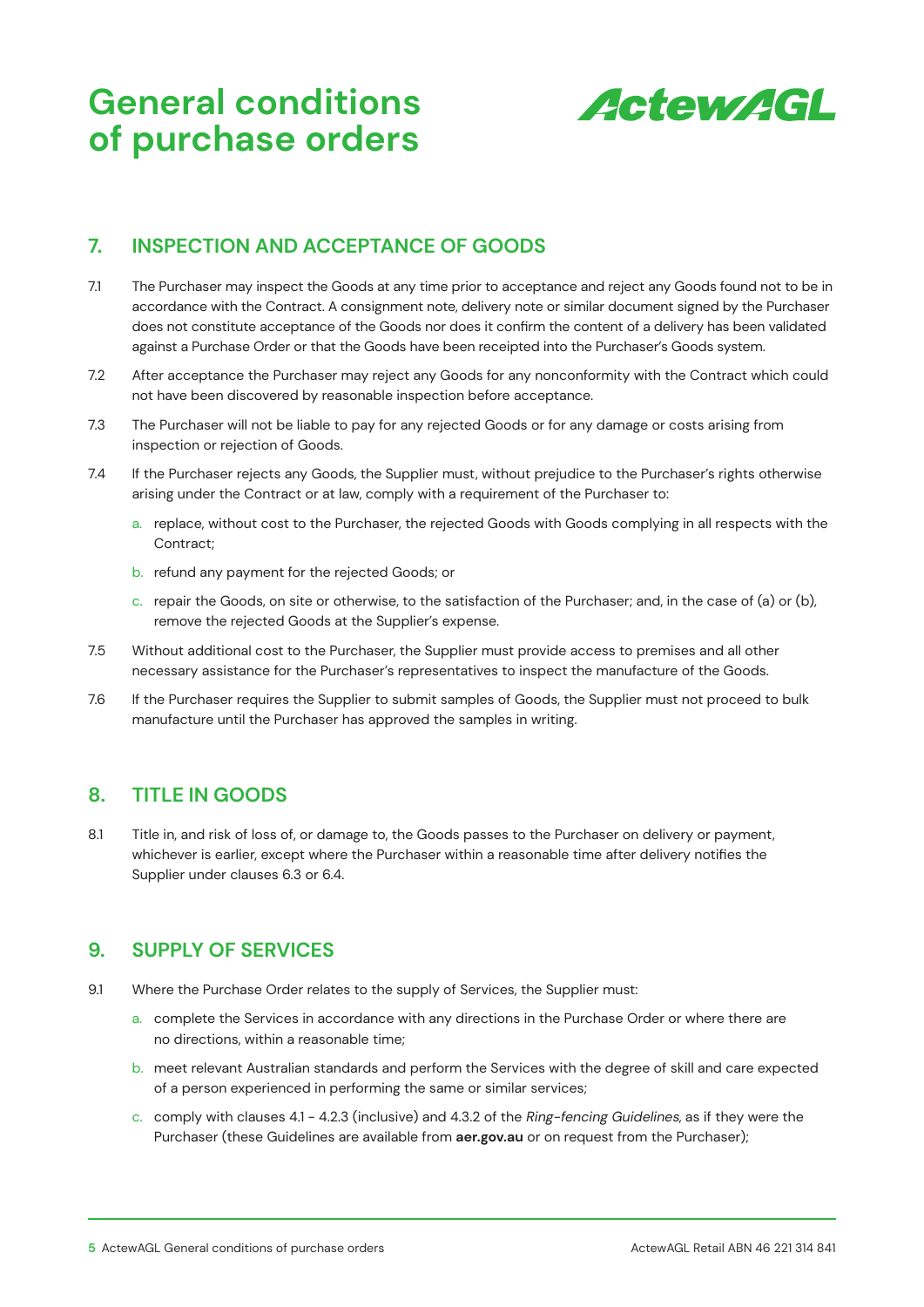

- d. supply everything necessary for the proper performance of the Supplier's obligations;
- e. perform the Services to the Purchaser's reasonable satisfaction; and
- f. on completion of the Services, provide to the Purchaser a valid tax invoice.

### **10. COMPLIANCE WITH THE PURCHASER'S POLICIES**

10.1 The Supplier must, when using the Purchaser's premises or facilities, comply with all reasonable directions of the Purchaser and all applicable laws and procedures and policies of the Purchaser, including but not limited to those relating to work health and safety requirements (including any requirements of the Work Health and Safety Act 2011(ACT)), and security in effect at those premises or in regard to those facilities, whether specifically drawn to the attention of the Supplier or as notified by the Purchaser or as might reasonably be inferred from the use to which the premises or facilities are being put.

#### **11. WARRANTY**

- 11.1 In addition to the warranties set out in clause 6.5 and without limiting any other warranty given by the Supplier, if the Purchaser gives notice of any defect or omission discovered in the Supplies, the Supplier must correct that defect or omission without delay and at no cost to the Purchaser.
- 11.2 The Supplier must meet all costs of, and incidental to, the discharge of warranty obligations, including any packing, freight, disassembly and reassembly costs.

#### **12. INCLUSIVE PRICE AND GST**

- 12.1 The price of the Supplies is the price set out in the Purchase Order. The price stated in the Purchase Order is firm and fixed (unless varied with the consent of the Purchaser in writing) and includes:
	- a. subject to clause 12.2, all taxes, duties and other imposts for which the Supplier is liable;
	- b. all insurance costs;
	- c. all amounts payable for the use thereof (whether in the course of manufacture or use of Intellectual Property Rights);
	- d. all charges for supply of the Supplies; and
	- e. all charges for testing, inspection, packing, delivery or otherwise.
- 12.2 Where GST is imposed on any supply made by the Supplier, the Purchaser will, in addition to the price payable for the Supplies pay an amount equal to the GST payable in respect of that supply.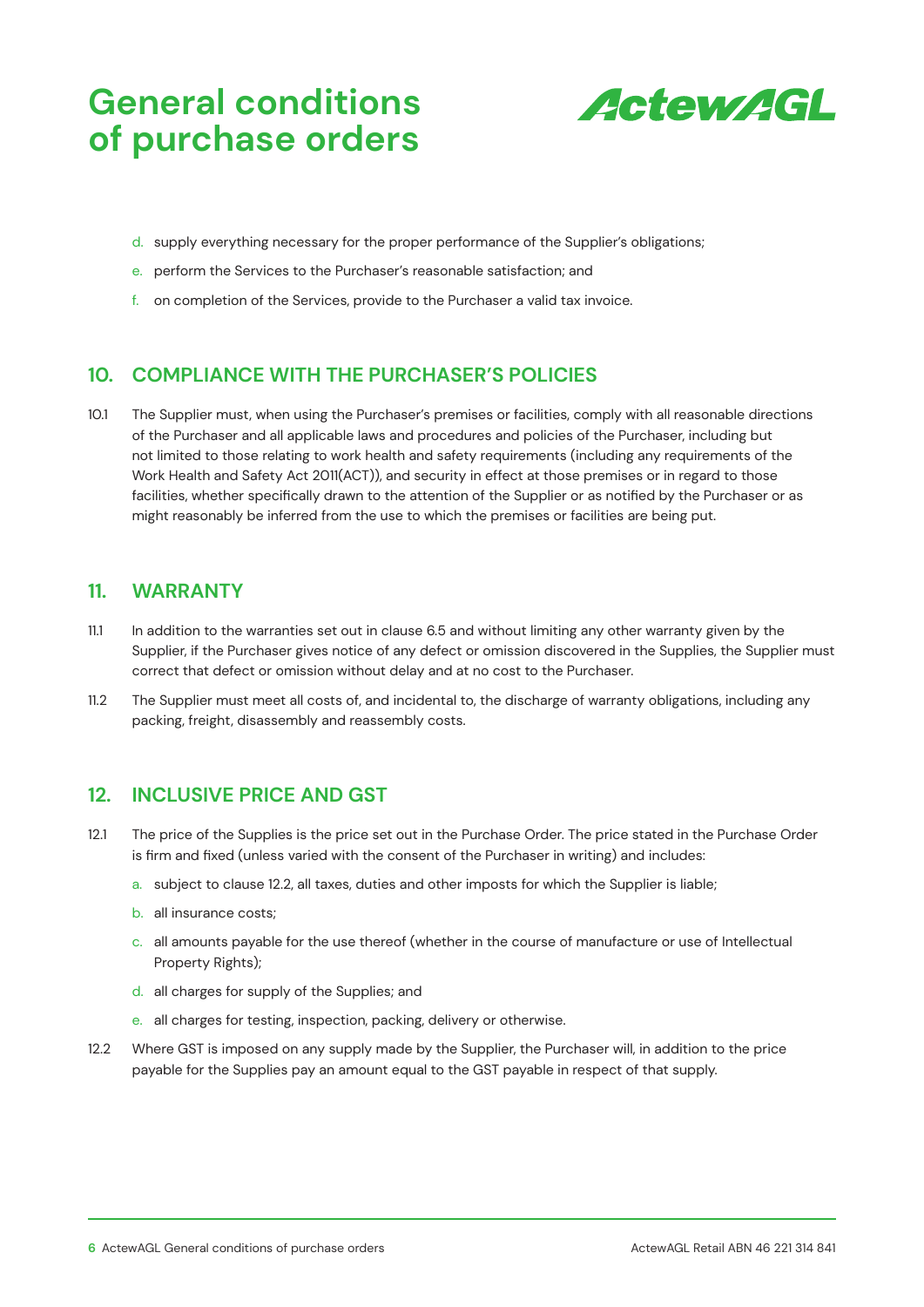

#### **13. PAYMENT**

- 13.1 The Purchaser will pay to the Supplier the agreed amount for the Supplies as per the Purchaser's standard payment terms of 30 days from the date of receipt of a correctly rendered tax invoice.
- 13.2 An invoice will be correctly rendered if it:
	- a. is addressed in accordance with the Purchase Order;
	- b. identifies the ActewAGL Purchase Order number;
	- c. is, where explanation is necessary, accompanied by documentation substantiating the amount claimed; and
	- d. is, where required by Australian law, a valid tax invoice within the meaning of the GST Act.
- 13.3 Where the Purchaser, acting reasonably, disputes:
	- a. the amount, or any part of the amount, to be paid to the Supplier; or
	- b. the quality of the Supplies supplied, it will notify the Supplier and the Purchaser is not obliged to pay any invoice until the dispute is resolved, except the Purchaser may elect to pay any undisputed part of an invoice.
- 13.4 The Purchaser reserves the right to set off any amount owing under the Contract against any amount due by the Supplier to the Purchaser for any reason whatsoever under the Contract. This does not limit the Purchaser's right to recover those amounts in other ways.

#### **14. PURCHASER MATERIAL**

14.1 The Supplier must ensure that Purchaser Material is used strictly in accordance with any conditions notified by the Purchaser or where none, for the purposes of performing its obligations under this Contract.

#### **15. INTELLECTUAL PROPERTY**

- 15.1 All Intellectual Property Rights in the Contract Material vest in the Purchaser.
- 15.2 To the extent that the Purchaser needs to use any of the Background Material or Third Party Material provided by the Supplier to receive the benefit of the Supplies, the Supplier grants to, or must obtain for, the Purchaser a perpetual, world-wide, royalty free, nonexclusive licence (including the right to sublicense) to use, reproduce adapt, modify, distribute and communicate that Material.

#### **16. TERMINATION FOR CONVENIENCE**

- 16.1 The Purchaser may at any time by giving notice in writing to the Supplier terminate the Contract or any part without cause.
- 16.2 On receipt of the notice, the Supplier must cease or reduce work as specified in the notice and take all steps possible to mitigate losses.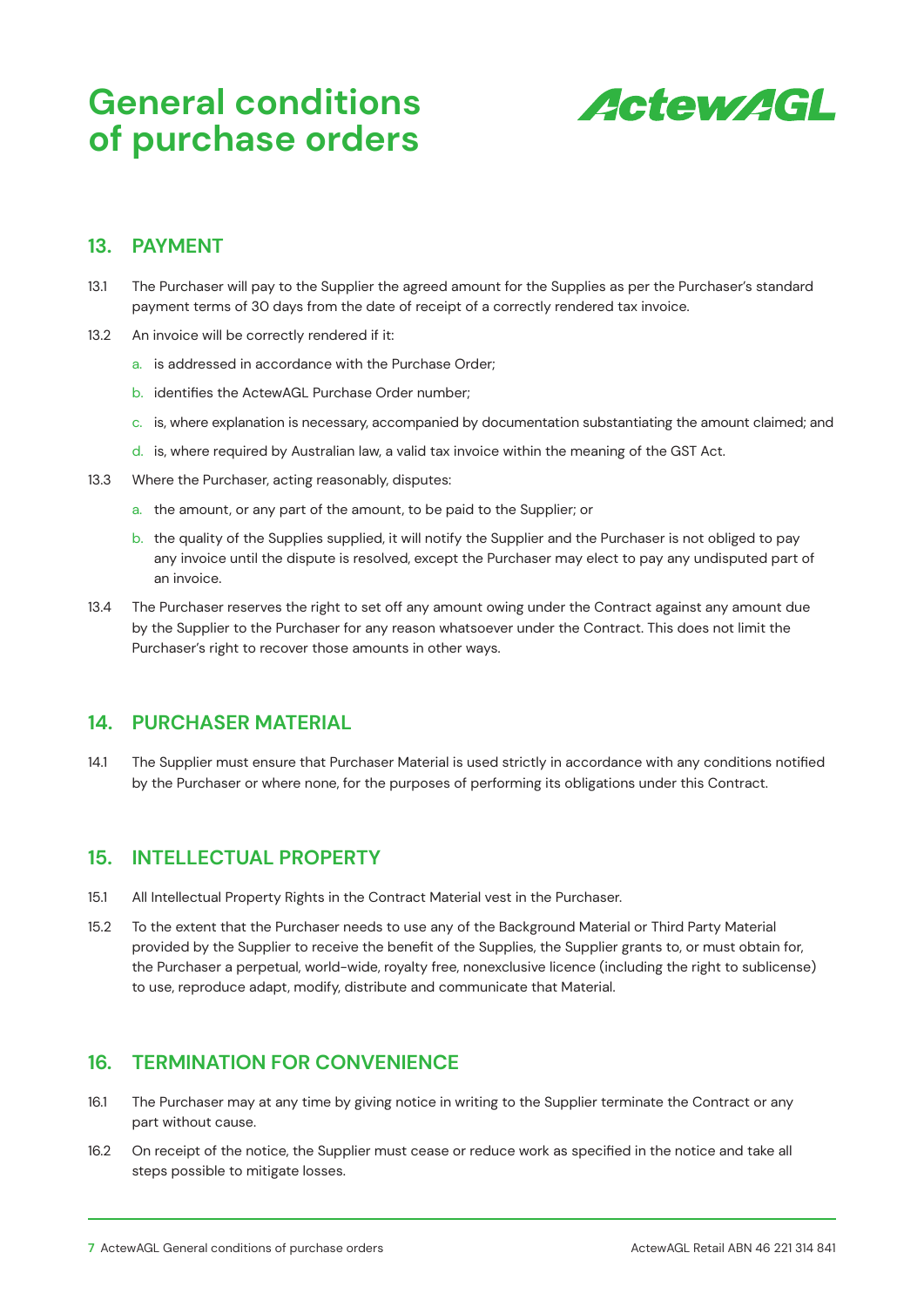

- 16.3 If the Contract is terminated or partially terminated in accordance with the provisions of this clause 16, the Purchaser will be liable only for:
	- a. payments under the payment provisions of the Contract for the Supplies rendered before the effective date of termination; and
	- b. reasonable costs incurred by the Supplier and directly attributable to the termination or partial termination of the Contract.
- 16.4 The aggregate of any compensation and any sums paid or due or becoming due to the Supplier under this clause will not exceed the contract price payable under the Contract.

# **17. TERMINATION FOR INSOLVENCY OR BREACH**

- 17.1 Without limiting any other rights or remedies the Purchaser may have against the Supplier arising out of or in connection with the Contract, the Purchaser may terminate the Contract effective immediately by giving notice to the Supplier if:
	- a. the Supplier breaches a provision of the Contract where that breach is not capable of remedy;
	- b. the Supplier breaches clause 4.3;
	- c. the Supplier breaches any provision of the Contract where that breach is capable of remedy and fails to remedy the breach within 7 days after receiving notice requiring it to do so; or
	- d. an event specified in clause 17.2 happens to the Supplier.
- 17.2 The Supplier must notify the Purchaser immediately if:
	- a. the Supplier being a corporation, there is any change in the direct or indirect beneficial ownership or control of the Supplier;
	- b. the Supplier disposes of the whole or any part of its assets, operations or business other than in the ordinary course of business, ceases to carry on business or ceases to be able to pay its debts as they become due;
	- c. the Supplier being a company enters into liquidation or has a controller or managing controller or liquidator or administrator appointed;
	- d. the Supplier being a natural person is declared bankrupt or assigns his or her estate for the benefit of creditors; or
	- e. any analogous event occurs. Where, before termination of the Contract under clause 17, the Purchaser has made any payment in advance on account of the contract price to the Supplier, the total amount of that payment must be repaid by the Supplier to the Purchaser on termination and if not repaid is recoverable by the Purchaser from the Supplier as a debt.
- 17.3 If the Contract is terminated under this clause:
	- a. the parties are relieved from future performance, without prejudice to any right of action that has accrued at the date of termination;
	- b. rights to recover damages are not affected; and
	- c. the Supplier indemnifies the Purchaser in respect of any loss it incurs in purchasing similar Supplies from other suppliers.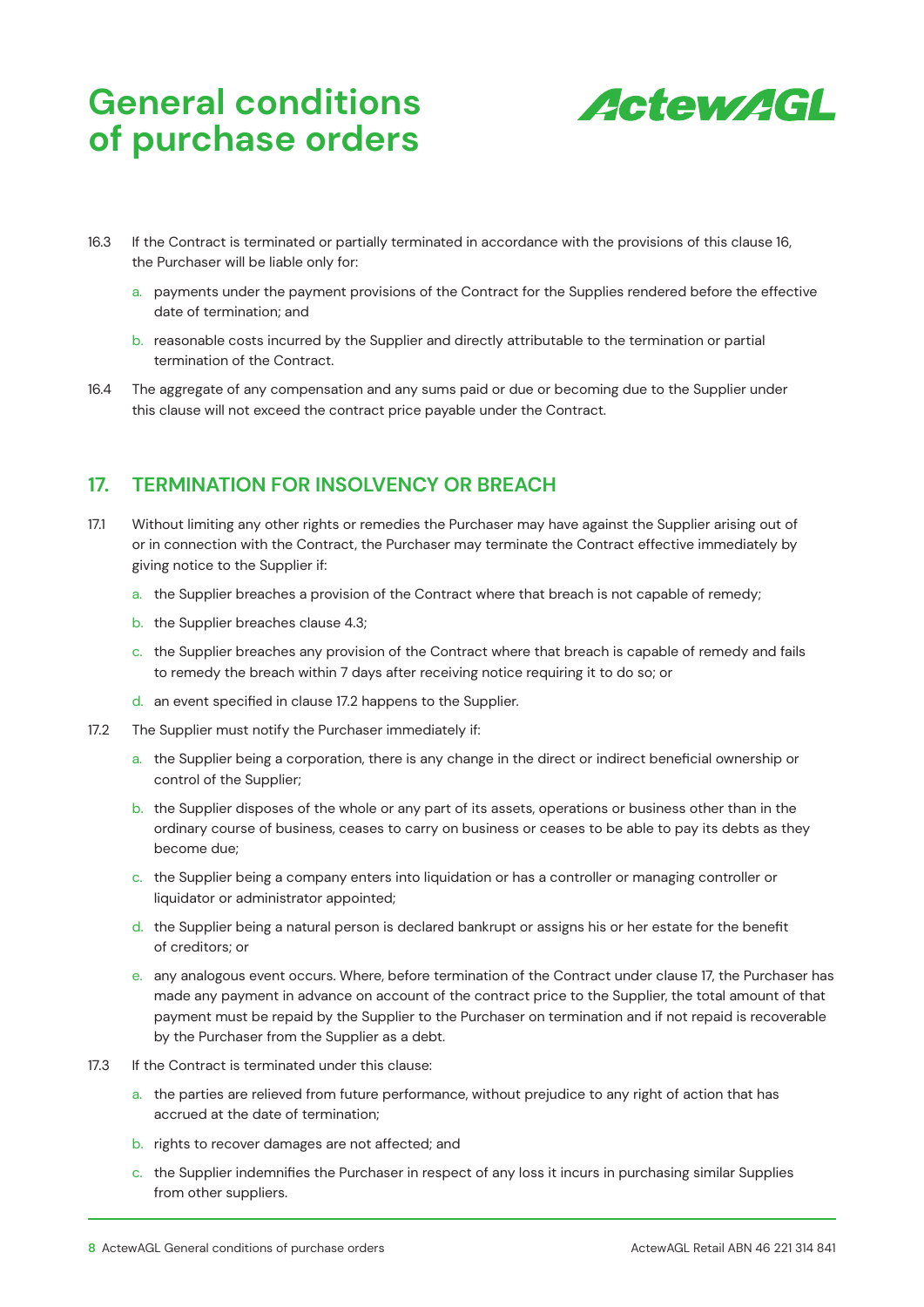

### **18. CONSEQUENCES OF TERMINATION**

- 18.1 In the event of termination for any reason, all rights of the Supplier granted under the Contract will terminate and the Supplier must cease to use the Contract Material and Purchaser Material in any manner whatsoever. The Supplier must deliver up to the Purchaser all copies of the Contract Material and Purchaser Material in the possession, custody or control of the Supplier.
- 18.2 Termination of the Contract does not affect any accrued rights or remedies of a party.

#### **19. SURVIVAL**

19.1 Clauses 4.3 , 11, 14, 15, 16.2, 16.3, 16.4, 16.5, 17.3, 18, 19, 20,21, 22, 23,26, 28, 29 and 30 survive expiry or termination of the Contract.

### **20. CONFIDENTIALITY**

- 20.1 The Supplier must keep confidential all Confidential Information which the Supplier receives or comes across in the process of performing its obligations under the Contract, unless:
	- a. such disclosure is required by law or consented to by the Purchaser; and
	- b. the information is disclosed to the Supplier's employees or professional advisers on a need to know basis solely for the purposes of the Contract.
- 20.2 If the Supplier is required by any law to disclose Confidential Information, the Supplier must promptly (and in any case prior to disclosure) notify the Purchaser in writing of the information and reasons for disclosure.

#### **21. INDEMNITY**

- 21.1 The Supplier indemnifies the Purchaser and its officers, employees and agents against any liability or losses arising out of, or as a consequence of:
	- a. any unlawful or negligent act or omission or breach of the Contract by the Supplier; or
	- b. an infringement or an alleged infringement, of the Intellectual Property Rights of any person, which occurred by reason of an act done by the Purchaser, or its sub-licensees within the scope of the Purchaser's Intellectual Property Rights and licences under the Contract, in relation to any part of the Supplies, except to the extent that any negligent act or omission by the Purchaser or its officers, employees and agents contributed to the relevant liability.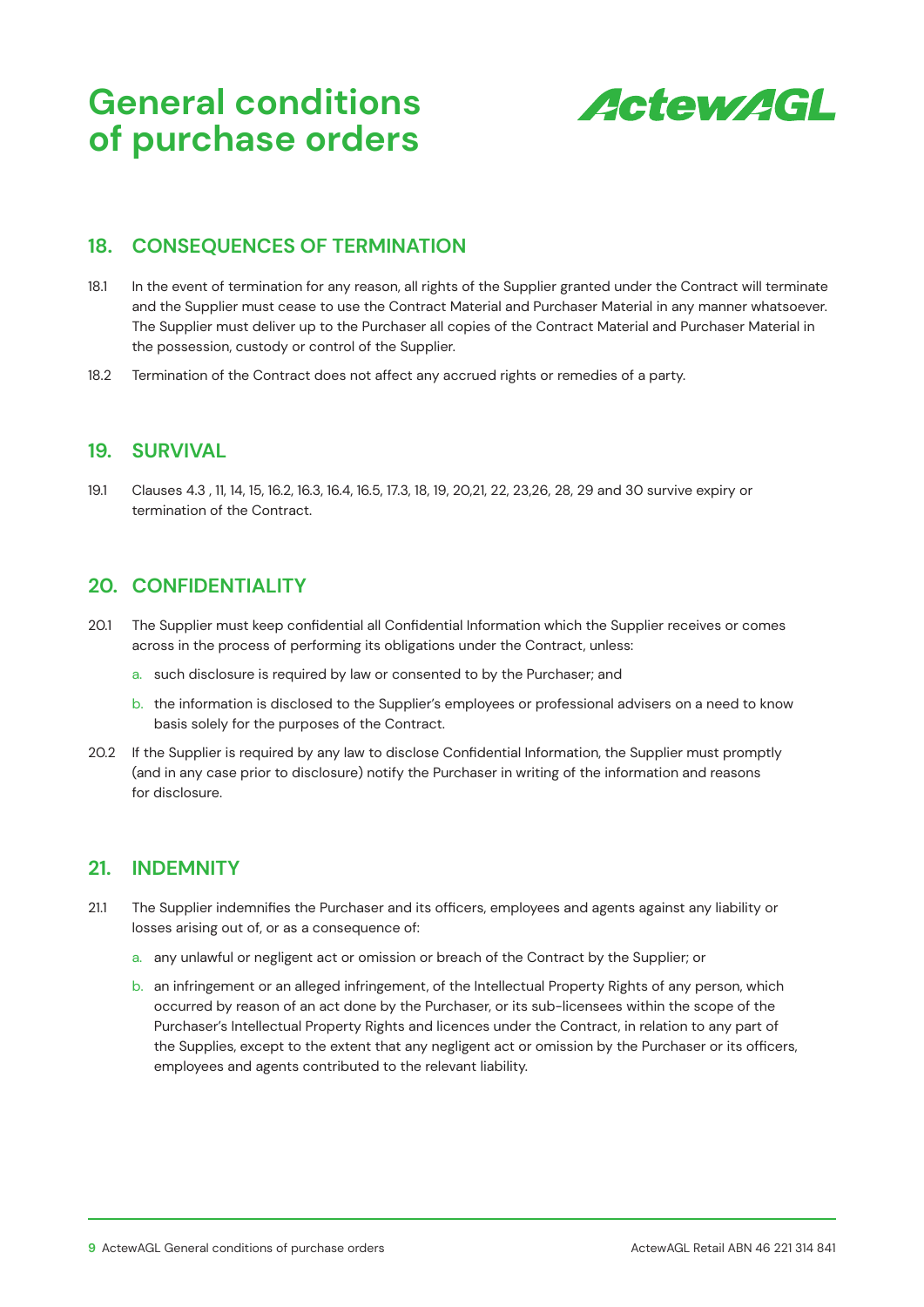

## **22. NO LIABILITY FOR CONSEQUENTIAL LOSS**

22.1 The Purchaser is not liable to the Supplier for any loss of profits, business or anticipated savings or for any other indirect or consequential loss arising out of or in connection with the Contract whether in contract, tort (including negligence) or otherwise.

#### **23. INSURANCE**

- 23.1 The Supplier must have and maintain:
	- a. all insurances required by any law; and
	- b. insurance cover sufficient to cover any loss or costs that may be incurred and for which the Supplier is liable in connection with the supply of the Supplies, including, as applicable, product liability insurance, public liability insurance and professional indemnity insurance.
- 23.2 The Supplier will provide evidence of such insurance at the request of the Purchaser.

#### **24. DISPUTE RESOLUTION**

24.1 The parties must use reasonable endeavours to resolve any dispute under the Contract by mediation or other alternative dispute resolution method before they commence legal proceedings (except proceedings for interlocutory relief).

### **25. ASSIGNMENT AND SUBCONTRACTING**

25.1 The Supplier must not, without the prior written consent of the Purchaser, assign or novate its rights and obligations under the Contract or subcontract any part of the performance of the Contract.

### **26. WAIVER**

- 26.1 Waiver of any provision of, or right under, the Contract:
	- a. must be in writing signed by the party entitled to the benefit of that provision or right; and
	- b. is effective only to the extent set out in any written waiver.

#### **27. VARIATION**

27.1 The Contract may be varied only in writing signed by each party.